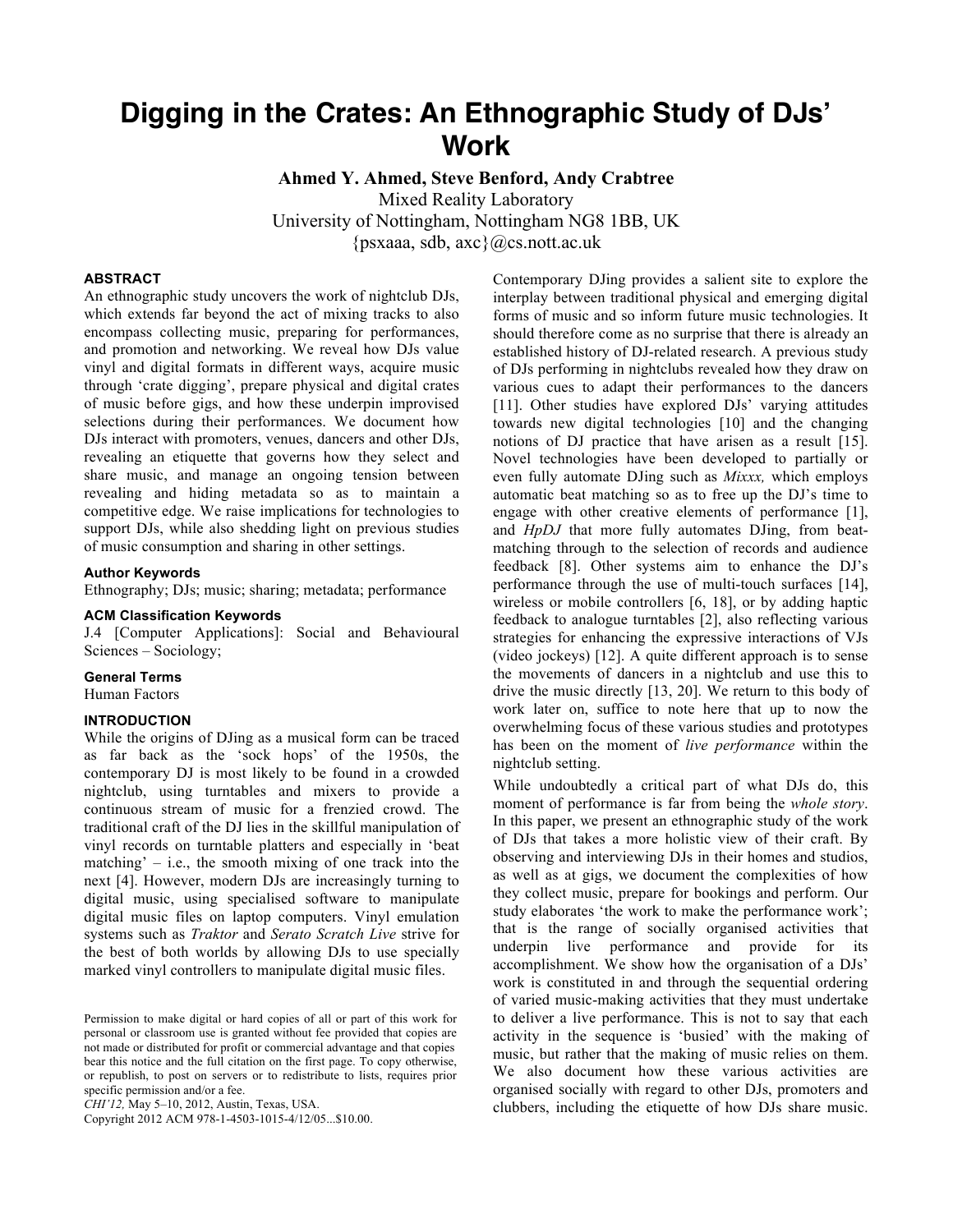Our findings raise implications for a variety of musicrelated technologies, from those that directly support musical performance to those that support music sharing, while also speaking to more general studies of the social sharing of music away from the DJ's booth [3, 5, 17, 21].

## **STUDYING DJS' WORK**

Adopting an ethnomethodological approach that focused the ordinary day-to-day work-practices of DJs, we visited DJs at the various places they do their work so that we could observe the naturally accountable ways in which they conduct and organise it. We carried out observations in their homes and studios, witnessing how they prepared for performances, taking photographs and video recordings, and talking with them about their work-practices and the practical reasoning involved in doing them. We then accompanied them to performances in nightclubs where further observations, photos and videos were captured. Follow-up interviews provided clarifications and further elaborations of the work we had witnessed. Throughout, our focus has been on the 'job' of being a DJ, and of a particular kind of DJ at that. While the term DJ potentially refers to a wide range of people such as radio DJs or wedding and function DJs, our study focuses on DJs in the world of electronic dance music who are engaged with the artistic and creative elements of mixing and DJing for nightclubs. All of the DJs in our study could be referred to as experienced 'DJ/Producers' who are actively involved in making dance music as well as performing regularly to audiences in clubs.

We accompanied three DJs to three different events that were staged in the same city in the UK. 'Detonate' is a long-standing urban music event which started as a Drum and Bass and Hip-Hop night in 1999 and has since grown to encompass many more styles of electronic dance music such as Dubstep, Breakbeat and UK Garage, attracting top national and international DJs along the way. 'Wigflex', another electronic dance music event run by a record label of the same name, also encompasses varied musical styles and is known for its experimental and forward-thinking music. 'Give Them' is a smaller UK Garage event with a more student-oriented focus. The Wigflex and Detonate events took place in the same nightclub, while Give Them took place at another somewhat smaller venue. We also accompanied one of our DJs on overseas performances in two European cities.

## **ELABORATING THE WORK OF A DJ**

Below we present key excerpts from our studies that illustrate the work of our DJs in preparing for and delivering the live performances we witnessed, ranging from how they build their music collections through to how they select and mix tracks during live performances.

## **Building a Collection**

A DJ's personal record collection provides the raw materials with which they work and underpins every other aspect of their craft. Unsurprisingly then, building a personal music collection is a significant ongoing activity for a DJ. Building up a collection involves four key workpractices: buying new releases, crate digging, gift-giving, and making beats. We briefly elaborate each in turn.

## *Buying new releases*

Our participants purchased music in two key formats – vinyl records and digital downloads; the purchase of CDs was rare. They had a preference for vinyl records due to the tactile nature of the format and the perceived superior sound quality of analogue recordings, despite vinyl being more expensive than digital downloads and the latter being easier to get hold of. Buying vinyl means buying an entire recording, even if only part of it is required at the moment of purchase. This wasn't seen as a particular problem however, but as something that often occasioned the discovery of new tracks.

"With vinyl there are records that I bought for one side, but now play the other side more … Having both is quite cool because you might play the same record in different parts of the set and in different contexts."

Digital downloads, by way of contrast, allow single tracks to be purchased. While this pick 'n' mix approach may make buying music cheaper and more convenient, it also results in 'narrower' digital collections. This makes (re)discovering music from within one's own collection far less likely, thus reducing the scope for creativity.

"With MP3s, you basically just buy the ones that you want, so it kind of kills the idea of an EP [Extended Play], because you don't have to buy the whole EP, so it's not a real collection as such."

Regardless of the medium, our participants purchased the vast majority of their music through specialised online stores such as juno.co.uk, boomkat.com and chemicalrecords.co.uk, which provide resources that are attractive to DJs, including relevant metadata that helps them select tunes with a view to how they can be mixed with others. Two important attributes of this metadata are the key and tempo of the tracks. Tempo is essential to predicting whether a new track can be mixed with existing ones in the collection, and key is important in determining whether two tracks will mix together harmoniously.

"Some websites tell you the key and tempo as well, which maybe means you end up making false decisions about stuff, but also means if you have two house tunes in one key that are both vocal, and you need a dub to mix between them, you can find a dub that's in the same key and then you'll know it's gonna work. Whereas otherwise you'd have to get it out, play it, try mixing it with different stuff and make sure it's in the right key."

## *Crate Digging*

For many DJs, purchasing music is not only about finding new releases; it also involves unearthing *old ones*. 'Crate digging', or seeking out old recordings, is a key part of the sampling culture that originated within the hip-hop and electronic dance music scenes of the late 1970s and early '80s. This is very much an exploratory practice, as the value of a record can lie in anything from a particular vocal sample or a small section of a melody, to a specific drum break or sound. Crate digging thus involves searching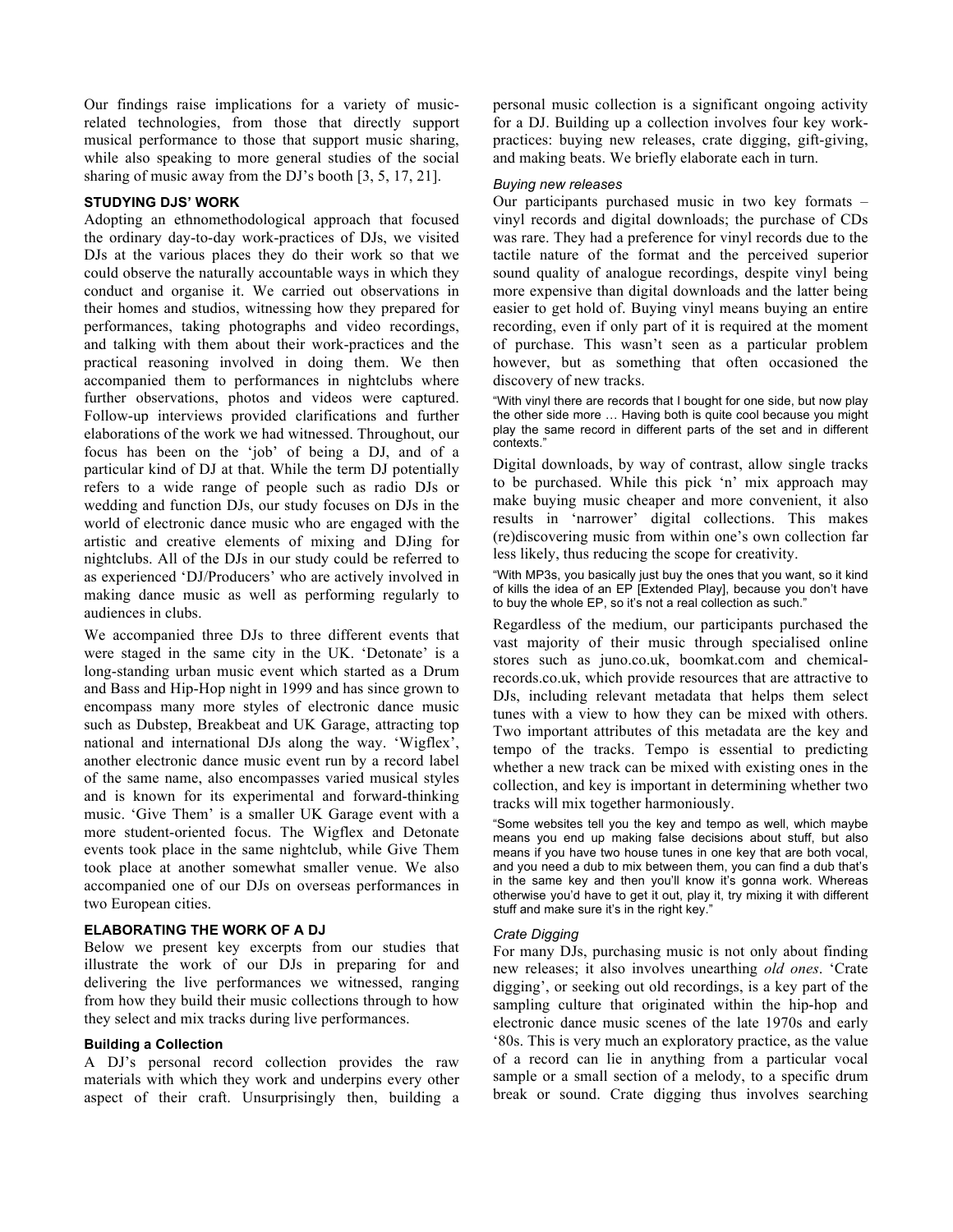through genres and styles of music which may be vastly different from the DJ's own.

It is also a practice that is strongly associated with the vinyl rather than the digital format, as many old and obscure records are simply not available to download. The DJs in our study routinely 'dug around' car boot sales, charity stores and bargain basements. As it is usually not possible to listen to these records before purchasing, visual information and metadata provide especially important filters for 'digging' through record collections and separating the 'good' from the 'bad'. As with buying new releases, DJs rely on some distinctive metadata here:

"If you find anything that has certain drummers on it, there's gonna be good breaks on it. If there's anything on certain labels from a certain era there's gonna be good things on it. Anything that has a picture of someone in a spaceship on it is probably gonna be good, unless it's from the '80s … "

For dance music DJs in particular, crate digging provides a further source of music to utilise in their mixes, recontextualising old or forgotten dance records that may find new purpose or meaning within the context of a contemporary performance.

"You can often make people think that an old tune is a new tune if you play it in the right context. Stuff that wasn't relevant becomes relevant later on."

Some of our DJs engaged in online crate digging, using online marketplaces such as eBay and discogs.com to dig out old recordings. However, rare or in demand records are often expensive and finding a bargain is an important part of crate digging:

"A lot of the old garage I've got I bought for 20p in the basement of Anarchy. Because I know the record labels and stuff, without hearing them I've bought them. Some of it I've just thrown away but the good tunes I've kept."

An element of secrecy appears to be important here, as DJs can spend a lot of time and effort crate digging, and may fear that disclosing the names of these records will allow others to bypass this process.

"Sometimes when you've found stuff you don't want other people to get hold of it. Old tunes, especially…There is that crate digging element of getting songs that are exclusive to you because everyone else has forgotten about them, not because they're new…People can get hold of them if they want to, but they're not gonna find them without looking."

## *Gift-giving*

As DJs develop a reputation, an increasing proportion of their music is acquired from others who wish to gain exposure for their own recordings. Record labels, recording artists and other DJs routinely gift music, sometimes to the extent that it can almost remove the need to purchase new records. Gifting is not the same as sharing, however:

"DJs don't really share records. They'll give each other their own records, but it's not really a good thing to go up to someone and be like 'Oh, can I borrow that record?' You just don't do it. You buy your own."

The target market for the sale of dance records is predominantly other DJs. This means that there is an inherent tension between the need to promote a record and

the desire to avoid 'leaking' copies, which may affect future record sales. Gift-giving is, then, quite selective:

"Loads of people are obviously guys who are just home DJs. Of course, I'm not gonna give them the music. Other people - saying 'here's a link to a podcast of my radio show I did last week on blah blah FM' - I'll give them the tunes because I know they're gonna promote it."

Often this means that more high-profile DJs who have a strong presence in nightclubs and on radio stations are on the receiving end of 'promos', but online forums and social networks are also effective promotional platforms and DJs who are active in these online spaces attract attention:

"I started a thread about a particular genre of music and posted a mix of that kind of stuff and posted it all over twitter and stuff, and then I suddenly had loads of guys from that kind of genre who I didn't have tunes from sending me loads of tunes because they were like 'oh, this guy's playing loads of this stuff and getting it out there, maybe he can do that for me'."

It is not uncommon for DJs to offer their own recordings in the hope that this will encourage others to send them theirs, resulting in a kind of online trading of music, with new or exclusive records as the currency.

"It's almost like a currency. Sometimes I'll send a zip of my tunes and they feel maybe obliged to send me theirs. The big DJs who don't produce but have record labels use them as currency."

Finally, from the point of view of the DJs, having promos that other don't have attracts audiences and helps convince others that they are 'worthy' of receiving promos.

"There's no one from my side of the scene who has that tune, which gives me a bit of exclusivity."

Building a collection is as much a matter of building relationships, then, as it is of buying music, and digital forums are becoming increasingly central to this.

## *Making Beats*

All of the participants in our study also 'make beats', or produce their own music for live performance. This is common practice within dance music, and as such many artists refer to themselves as 'DJ/Producers'. While not all dance music DJs are involved in production, and not all producers are DJs, the two practices are often intertwined. DJing can act as the performance counterpart to music production, where producers present their music to audiences by incorporating their records into live sets.

The relationship between the records that DJs produce and the records that DJs acquire can often depend on whether they view themselves primarily as a DJ or primarily as a producer. The majority of DJs in our study began life as DJs before branching out into production, and as such the style of music they produce bears a strong resemblance to the styles of music in their record collections.

"I make my own music to play in my own sets. I'm not gonna make a hip-hop tune because I can't play it out, and I'm not gonna make a drum and bass tempo tune because I don't have any other tunes to mix with it."

"If you took one song that I've made, you could probably find all the elements of that song in all of these records in my bag, but maybe in different orders or different combinations … I'm designing songs to present in a set that I think would work in the way that I mix."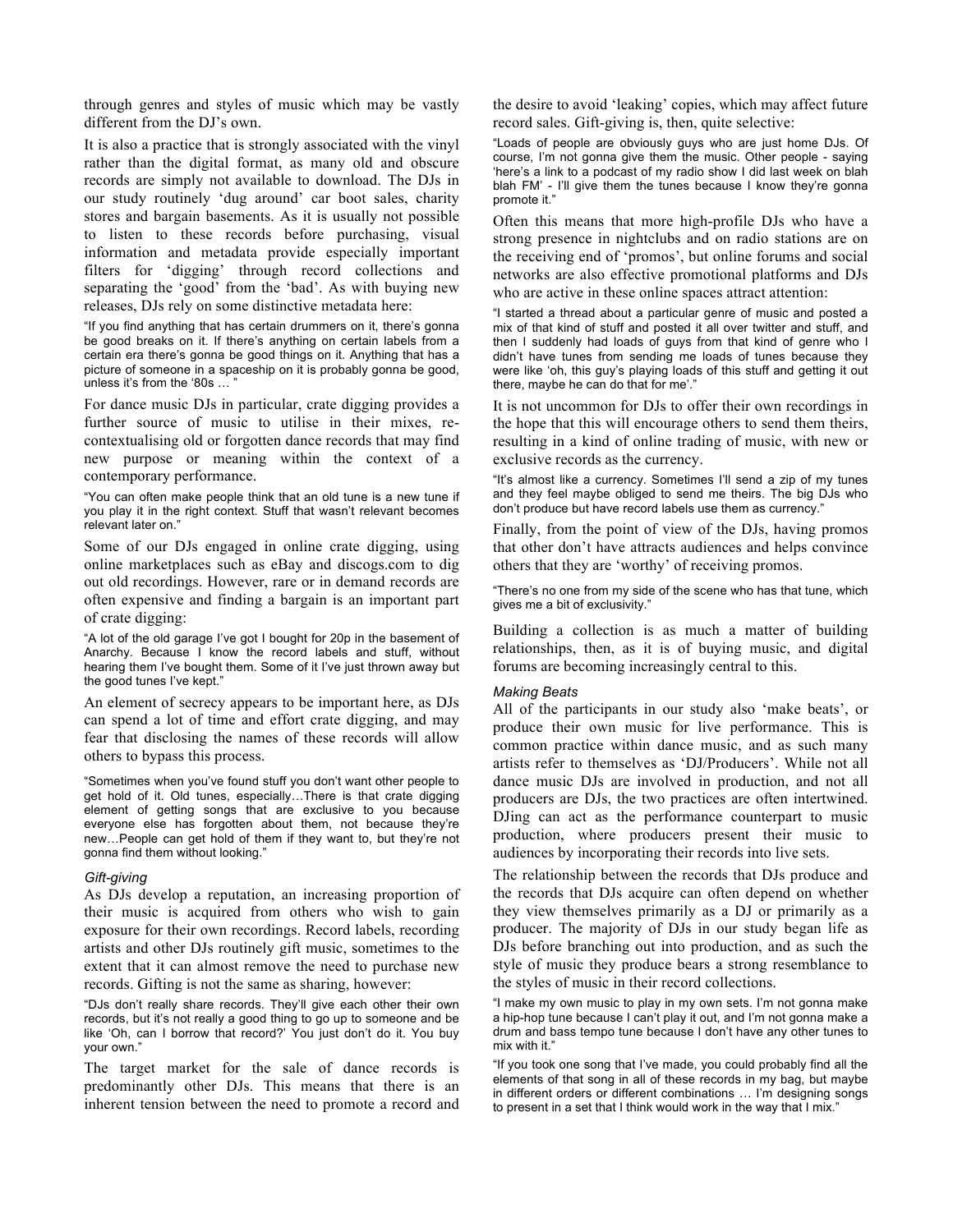For many aspiring DJs, producing music provides an opportunity to transition from the more functional role of keeping people dancing to becoming recognised as a legitimate artist, and it is this recognition of artistry that can propel a DJ from the role of a 'warm-up' or support DJ to becoming a headline act, and ultimately commanding much larger booking fees.

"Over the years, I want to play a lot of my stuff, so that I start becoming the artist rather than just, um, sort of resident or warm-up or warm-down DJ, or whatever you want to call it."

Dance music production is (obviously) dance-floor orientated, being about getting people up on their feet and keeping them engaged. Less obviously perhaps, the nightclub setting itself is seen and treated as an ideal *test bed* as well as promotional platform for producers.

 "There's a few things I want to get from a set. Trying out new tracks, tracks that haven't been mastered, giving them a test, seeing how they work, and then, also, fitting them into a set that people are still gonna dance to."

So in addition to drawing on a record collection to design sets of music, which turns upon the DJ's art of 'mixing' by ordering tunes, creating intros, drops, breakdowns, as we shall discuss below, there is also a strong sense in which the production of music is an *iterative business:* a job of work that takes place online and off as it were, shaped as much by what goes on on the dance floor and the music's reception as by what goes on elsewhere. This feedback loop constitutes a key part of the DJ's art and mastery of it propels a DJ's career, from resident DJ and warm up act to a lead role on the broader social stage.

## **Getting Bookings**

The process by which DJs gain recognition and receive the bookings that are essential to their careers is a complex one. Since dance music DJs perform mainly in nightclubs, the vast majority of bookings come from venue and event promoters. Getting bookings turns upon effective selfpromotion, record releases, successful radio shows, etc. As with other live music events, multiple acts are usually booked to perform at a venue. These are often separated into headline acts, around which the event is promoted, and support acts that make up the remainder of the bill. The number of headline and support acts on any one bill depends on the scale of the event and the budget of the promoters. Headline DJs will usually perform about halfway through the event, with support acts providing warmup and warm-down performances. These support acts are often resident DJs who work at the venue on a regular basis, and at some of the events observed in this study these included the promoters themselves.

Promoters essentially perform a curatorial role, selecting what they deem to be an appropriate combination of live acts for their events. Their main aim is to provide a programme that will keep the dancing crowd engaged.

"The promoter's role is to pick a combination of DJs that will make people wanna dance. That's basically what it's about – it's dance music at the end of the day."

The style of a particular event is an important factor shaping a promoter's selection of DJs and, in turn, a DJ's selection of music for an event. Our discussions with DJs revealed a nationwide network of promoters and DJs, with the latter being categorised on the basis of their status and the style of music they play. Successful radio DJs and music producers have little problem getting bookings, and will often have agents or representatives working for them. For the many DJs below this level, attracting attention from promoters can be a difficult process, however.

At this level, with many DJs competing for limited numbers of bookings, knowing what events are taking place and who else is trying to get these bookings becomes very important. *Maintaining awareness* of other DJs and what they are playing can help DJs distinguish themselves from others in their field, and with countless DJs and nightclubs up and down the country this is not always easy to achieve.

"There are certain DJs that'll play your sort of stuff, and that's how promotion works – there's like a pool of names that'll be playing one type of thing, and they are sort of dispersed around different parts of the country on the same night. So you've really gotta be aware of where other people are playing - listening to radio shows and things a lot and staying tapped into it all. You've really gotta think about it a bit more, if you're gonna play similar stuff to them. I think better DJs try and do their own thing a bit more."

The Internet has become a vital tool for DJs, both in their pursuit of bookings and in maintaining awareness of the wider music scene. All of the DJs in our study had several online outlets for their music. These include online radio shows, podcasts, and profiles on social music platforms such as MySpace, SoundCloud and MixCloud. Having a strong online presence has become a vital means of attracting attention from promoters. 'Studio mixes' are live recordings of DJ sets mixed at home or in the studio, and posting these online has become an important part of this self-promotion. For the DJ trying to get bookings this can serve as the online equivalent of the demo CD, but with so many different online outlets for these mixes DJs must attempt to promote on several if not all fronts. The aim is to garner as much interest as possible, and one effective method for this is to provoke discussion in online spaces such as radio show chat rooms and forums.

"Soundcloud, Mixcloud, Facebook, Twitter, the forums … the forums are good because they're there forever and people can talk about them a bit more and ask you questions about it, you know, like 'what's this tune?', and that's extra promotion"

However, while DJs are clearly making extensive use of these online spaces for promotion, without the direct feedback that live performances provide it can often be difficult for them to gauge people's reactions to their work.

"It's kind of difficult. On sub.FM you've got the chat room, but the chat room will tell you when they like something but not when they *don't* like something."

So while digital solutions are key to promotion and securing bookings, there is a strong sense in which they do not, as yet, augment the feedback loop that is essential to the DJ's art: it's not only a case of knowing what works but of knowing what doesn't as well.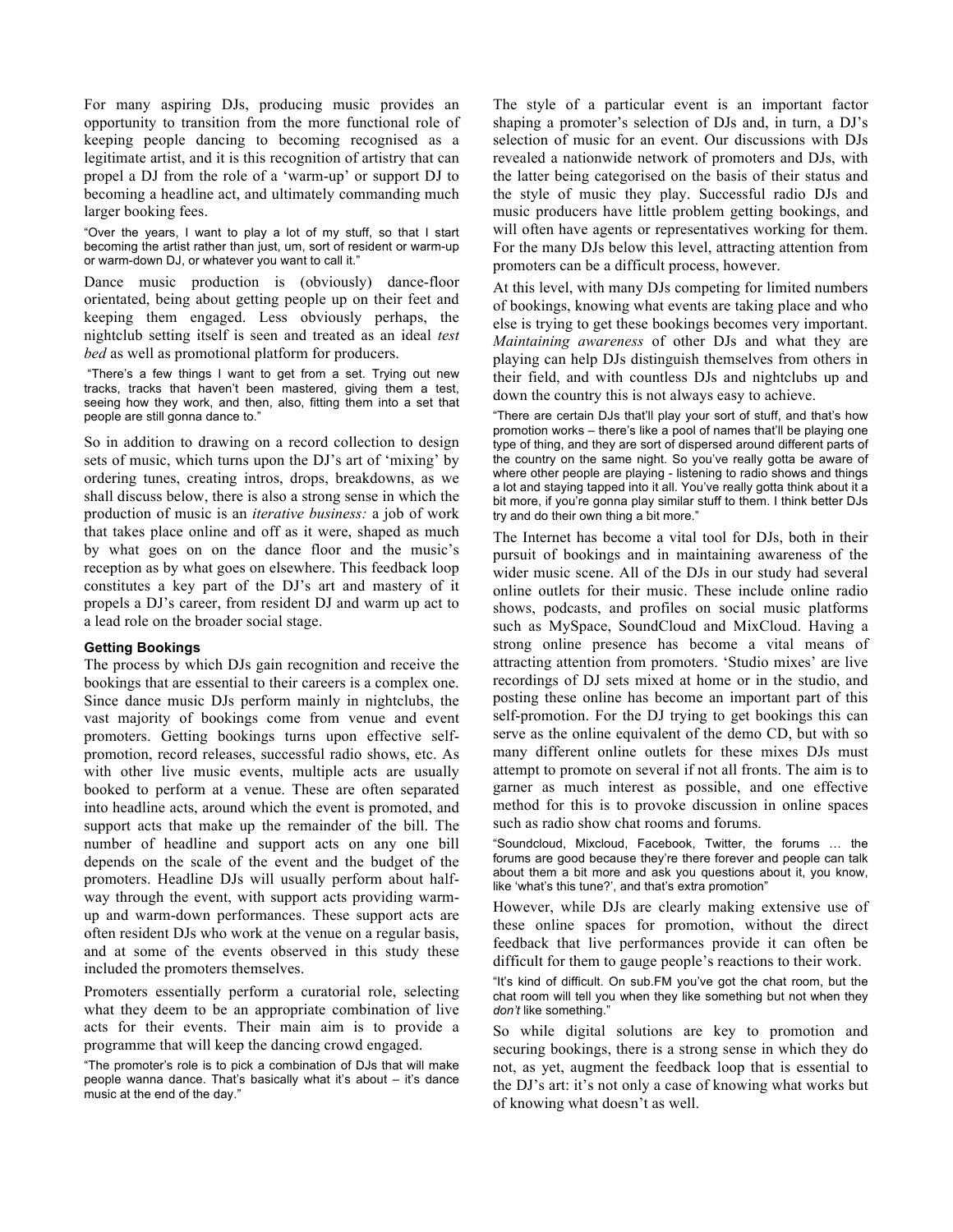## **Planning the Set**

When a DJ gets a booking he or she must then decide on which records to play in a set and what order to play them in. DJs have to *plan* their sets and while there is, of course, a degree of contingency that must be handled in the course of live performance and realising the plan [19], DJs still need to work out what they are going to play in advance. This turns upon 'putting crates together'  $-$  i.e., a collection of musical material to be taken to the venue. Historically, DJs used milk crates to store and transport their records to and from gigs. Today, the term 'crate' has come to refer to a sub-collection of the DJ's larger music archive, which is compiled for a particular performance. Crates include both physical and digital recordings, and the term is used in emulation software such as Serato to refer to the playlists or folders of tracks created by the user.

Crates are assembled for each music format (physical and digital) and may be assembled weeks before an event or hours before it. Vinyl records are stored in dedicated record bags. It is common for DJs to populate and arrange record bags in the order they intend to play the records they contain, though the order may be changed and tweaked during the performance. DJs using digital music usually bring their own laptop and hard drive to performances. In principle, this gives access to potentially vast, searchable music collections during their performance. In practice, however, selecting from large collections during a performance can be overwhelming, and so MP3 crates assembled in folders are created instead.

Digital crates are not strictly the same as playlists. They allow DJs to create a manageable sub-collection of MP3s and are of a similar content size to vinyl crates.

"What I do is I make - not a playlist as such, although I do sometimes put tracks in the order that I know I wanna play - but I make a crate of the tunes I wanna play out. Usually I would have something like 30 tracks loaded in the crate and I wouldn't deviate from that – in the same way you'd have a record bag and you pick your tunes before you go out and organise them and stuff."



**Figure 1. Preparing a physical crate.**

Deciding which records to include in a crate is based on a number of musical and performance considerations. Musically, for example, the key, rhythmic style, genre, and tempo of beats all matter, but from a performance point of view planning also involves consideration of such things as the 'feel' or 'energy' of a track. Many of the DJs in our

study cited bass as an important criterion for music selection, but this can vary depending on the style of the music and the stylistic choices of a particular DJ.

"It's about energy. Synths can be high-energy, but the bass line can be too. The bass line's really important."

"I don't know how to categorise the music I play. Its just dance music. A particular type of dance music at a certain tempo. Other than that, it's bassy. Bass is a big drive."

This can provide a starting point around which to construct the performance, keeping the core structure of the set grounded in the stylistic choices of the DJ and the overall 'sound' they wish to present to their audiences. Deciding on what order to play the selected records is generally considered in terms of tempo or BPM (Beats Per Minute). In order for two tracks to be placed adjacent in a set, their tempos must be sufficiently similar so that they can be 'mixed' effectively.

"Its sort of trying to merge and sort of bring it all together under the idea of BPM, and you always give about 5/6 BPM each way. You're always thinking of BPM when you're choosing music. It tends to be BPMs and then the musical content."

The 'energy' of a track, although difficult to characterise, is an important consideration when selecting both what material to play and in what order to play it. DJs are concerned to vary the energy of the music during a performance, using it to pace and 'switch up' a set.

"When you're switching up a set, like sometimes when I'm choosing a track, if I know I want to play a banger in like five minutes, I'll maybe play something that's a bit less upfront, so maybe a more interesting thing and then slow it down, and then bring in a banger."

As with any live event, there is always the possibility that things may not go to plan. Needles may skip, mixers or turntables may be faulty, laptops may crash, and so on. DJs attempt to prepare for contingencies while putting their crates together by making sure they have 'back-up' music available to play.

"There's like 4 kind of garage-y tunes that are all at the same tempo which I almost always play at the same length, and usually they'll sit in the crate next to each other. So I'll have that as a section I have planned, sort of thing […] the good thing is you can have them there in a crate, and you can look at them and think 'I can do that'. Because sometimes things go wrong and you just need a bunch of tunes that you know you can mix."

Having crates in multiple formats helps to alleviate concerns about faulty equipment. For example, if a laptop crashes during a performance then having vinyl records at hand means that they can still play music. Since the main aim of the performance is to keep people dancing, DJs try to keep the music going at all costs.

## **Preparing at the venue**

Having planned a set, a DJ cannot just turn up at a venue and launch into it; further work prefaces performance. DJs are not lone operators. Their work is intimately connected to that of others, particularly promoters and nightclub staff when they actually arrive on site. Preparations also involve setting up technical equipment.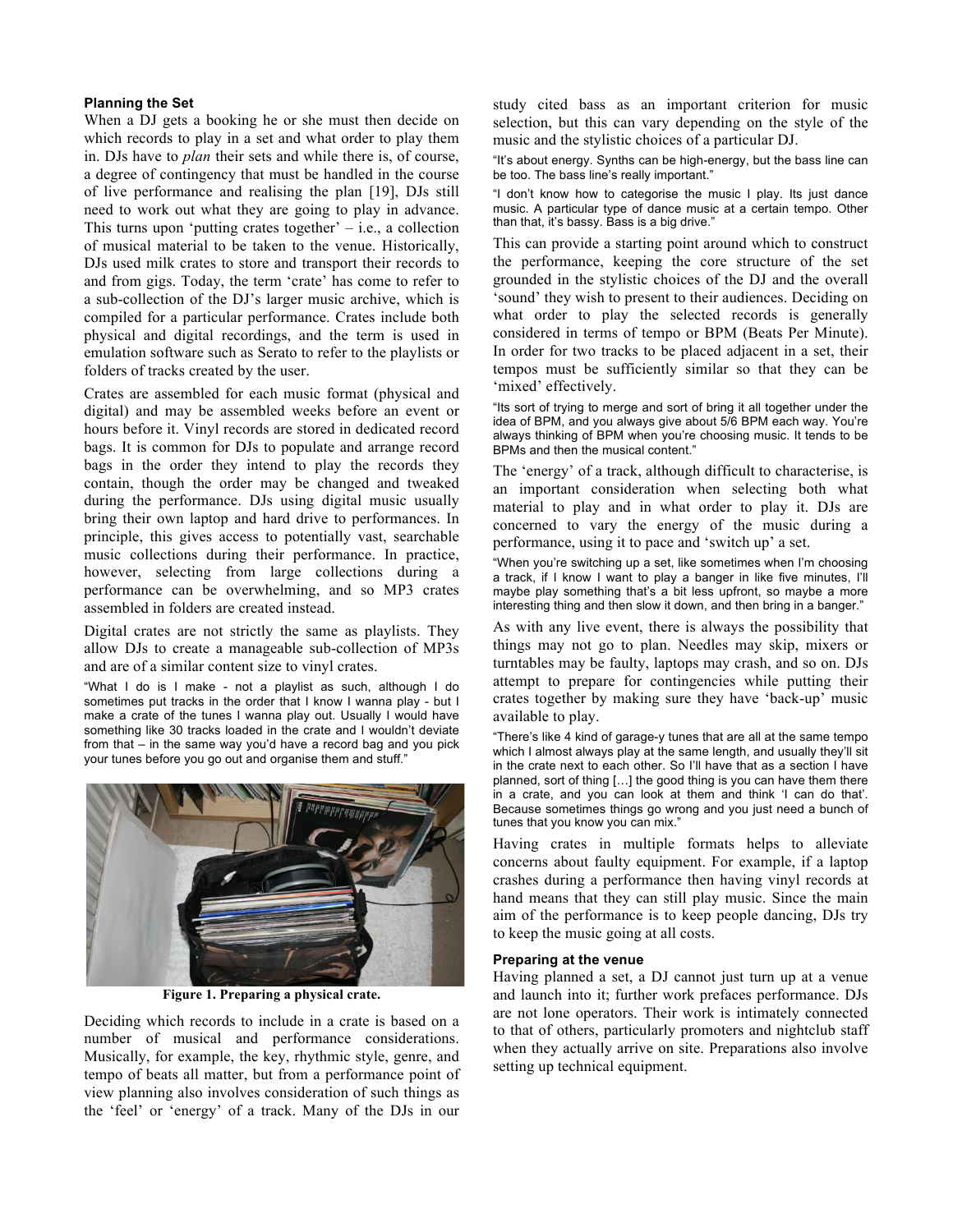## *Nightclub Staff and Promoters*

DJs encounter various nightclub staff during the setting-up process and throughout the course of the performance. Engineers assist with plugging in performance equipment, adjusting audio levels and resolving any technical problems and bugs. Bar staff may be called upon to provide drinks for the DJs in the booth. Promoters and nightclub management may also visit the DJ booth to greet the DJs, make sure they have everything they need, or simply to watch and listen to the performance. These encounters play a bigger part during nomadic performances, where everything from the nightclub's location to the language may be unfamiliar. Promoters can often play an important role here, ensuring the visiting DJ's needs are met. Of course, some promoters are better at this than others, and on the two occasions where we accompanied DJs to overseas nomadic performances we observed a remarkable difference between the promoters in terms of the support they offered the visiting DJ. In one case, everything from transport and accommodation to food and drinks was provided and the promoter was in constant contact with the DJ. In the second city, this support was nothing more than a phone call detailing the name of the club and the opening time.

Of all of these interactions with staff, the most critical to the DJ's performance are those with the venue's engineer. Since the DJ only has access to the mixer and turntables, any audio level adjustment and sound checking must be done in collaboration with the engineer, who has control over the main mixing desk and therefore the master volume and audio levels. In all of the venues we visited, the mixing desk and lighting controls were located within sight of the DJ booth in order to facilitate communication between the engineer and the DJ.

## *Getting Equipment Ready*

Once the DJ is in the booth, he or she must unpack their equipment and integrate it with that installed permanently in the nightclub. Typically, the equipment already present at a nightclub's DJ booth will include two analogue turntables, two digital CD turntables, a mixer, and two monitor speakers. Some DJ booths also provide docks for laptops, hardware and cables to connect laptops to turntables, and storage space for records and personal belongings. The kinds of equipment DJs bring to a performance varies, and can include additional performance tools such as hardware controllers, but the bare minimum DJs are expected to provide is headphones and music. Vinyl crates are arranged within the DJ booth for ease of access during performance. Digital crates are loaded into DJ software (if not already loaded) and displayed on the laptop screen. Physical records may be removed from the record bag and placed on a shelf or in another more convenient location. CDs, if used, are loaded into CD turntables and wallets are placed in a convenient location for access during performance. This process of getting equipment and resources ready is often the last opportunity for DJs to prepare for any problems that may occur during the performance.

## **Playing the Set**

With the exception of the first DJ to perform at an event, DJs do not normally have the opportunity to do a sound check before performing as might a live band, as this would create an unacceptable break in the music. This is not to say that sound checks don't take place. DJs still need to adjust levels and volumes in the same way as live bands and may be using unfamiliar equipment that requires adjustment and customisation. Rather, the first few records played serve as much as a sound check as the opening of a performance.

The selection of tracks during the performance is much more fluid than the assembled crates suggest, and is driven to some large extent by the DJ's interactions with the crowd. Indirect communications such as cheering, clapping and whistling are all common ways of complimenting and congratulating the DJ, for example, and it is also common to see dancers raise one or two hands in the air if they are particularly enjoying the music. More experienced DJs are aware of subtle behaviors in the crowd, however, noticing and responding to when people get tired, or thirsty, or wander off for a cigarette. While DJs are aware they cannot cater for all of these people simultaneously, they actively respond to 'high and low-volume' points in a performance and try to maintain a core presence on the dance floor.

"People float around getting a feel for the night - float in and out for the first hour, half-hour. So I'll start by playing my slower tunes that aren't as full-on, or maybe not as catchy, that will retain people."

The timing of a set is important. It is not uncommon for clubbers to consume alcohol and other drugs, meaning that their perception of and reception to the music and a DJ's performance can change as the night goes on.

"The impact of the music is important. Yeah, and drugs are a big part of that as well. There'll be a certain time of the night I want to save tunes for because I know people will be on a certain level and the crowd will be on a certain level. So if I'm playing 11.30-1 or 11- 1, I'll save my heavier tracks for later and play ones that maybe I can have a bit of a groove with in the first hour, whereas if I'm playing at 3am or something, I'll plan a much tougher set, definitely."

The ways in which the crowd is worked depends on the slot that a DJ has in the overall programme:

"You do have a bit of a role of warming the crowd up, and trying to get them prepared for the DJ that's on next, so I'm not gonna play all the biggest tunes, not gonna play tunes by the DJ that's on next, not gonna play some of the big tunes that those DJs might be representing … You don't want to go and play all the heavy big tunes so when they come on people have already gone for it quite hard, or you've reached a climax before the person's even gone on. That tends not to be a good idea."

Direct communication between DJ and audience does occur, with dancers attempting to speak to the DJ during a performance. Occasionally this consists of making requests to play certain tracks, though these are seldom fulfilled. More often it is to express approval or to ask the name of a certain record. Crowd members also peer over the booth in an attempt to identify the name of tracks without interrupting the DJ and in doing so often rub against their craft sensibilities. DJs can often be what at first glance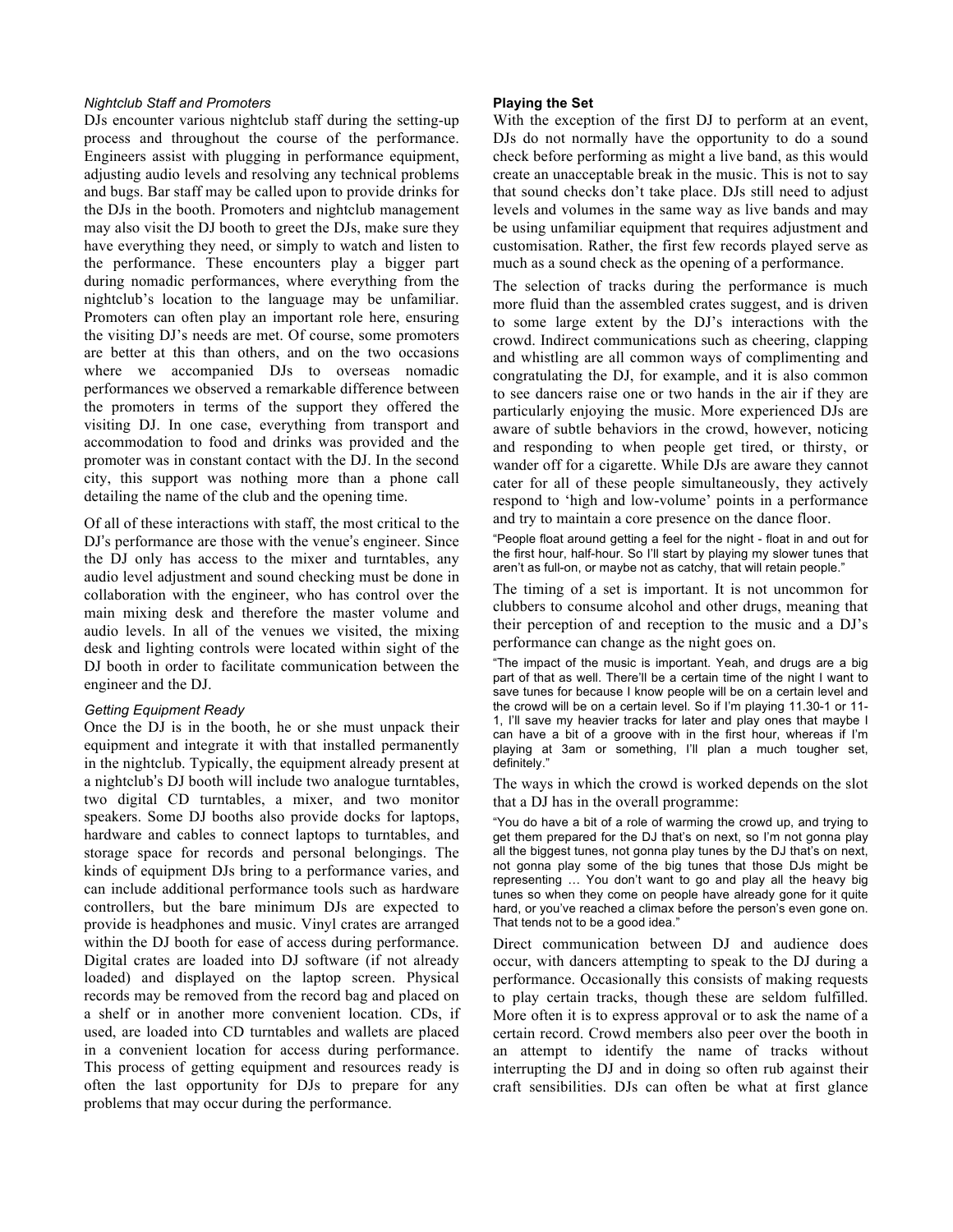appears as surprisingly reluctant to divulge their sources and the names of the tracks they play.

"There's an element of secrecy here, which is what they used to do in the old days as well. All the hip-hop guys and stuff, when hip-hop was quite big, like Afrika Bambaata and stuff, used to put white stickers all over the centre of their records so no-one could come up and read them."

This practice extends to digital formats as well, where DJs alter the metadata of their tracks on their laptops so as to display ambiguous titles.

"He basically didn't like the names of his tracks coming up in Serato, so he'd named them all in BPM. He was playing loads of his own dubs and refixes, and he puts a lot of time into it."

There are several reasons why DJs attempt to hide the names of records from audiences. Sometimes it is to preserve exclusivity around unreleased records. It can also be a way of attracting audiences in the first place, as people must come to hear a DJ in order to hear particular tracks.

"You've got this tune, other people don't have it, so people have to listen to you."

Secrecy plays a professional role, then, being part and parcel of the DJ's art, and it is central to building a reputation and career. This is a fine line to tread, however, between keeping information secret and revealing it.

"I was feeling a particular kind of sound that day and I thought I'm gonna do a mix of this stuff, and I'm gonna mix it in with some stuff that people might already like and might already know. For that I gave a track list because what I'm trying to say is 'I've got these tunes, what do you think of them?' It's an educational thing.

Whatever the case, hide or reveal, it is part of working the crowd and that turns upon a DJs ability to respond to what the audience is doing and to gear the music into a lively set of interactions taking place on and around the dance floor.

## **Ending the Set**

At the end of a DJ's set, it is time to either hand over to the next DJ and pack up the equipment, or, if it is the last DJ performance of the event, to stop the music and pack up. Handing over to the next DJ is often done seamlessly, with the next DJ mixing his first track with the previous DJ's last track. Sometimes, however, the next DJ may want to go in a different musical direction or let the crowd know their performance is starting, and so may let the last DJ's record play to the end, or stop it and then play the first record from the beginning. The handover of control from one DJ to the next is often demarcated by the removal of the previous DJ's headphones from the jack and the plugging in of the next DJ's headphones.

It is commonplace for DJs to remain in the booth and surrounding area after their performance has ended. They may just have a drink and watch the next DJ perform, though as often as not the DJ's work is not done. There's the business of listening to the competition 'here and now' and seeing what (if anything) one might take from that. There are promoters to talk to and future possibilities to explore. There's the crowd itself and conversations to be had with members about what's going on elsewhere. The DJ is *not* an isolated operator. The job relies on the ability to make and mix music, but a significant part of it also relies on social networking. So while the performance is over for the time being there are people to meet and greet and the wheel turns.

## **IMPLICATIONS AND DISCUSSION**

We are able to draw out two general kinds of implication from our study. First, by comparing our holistic view of the work of being a DJ against previous HCI research related to DJing, we are able to identify some relatively unexplored, and hence potentially fruitful, avenues for further research. Second, our study throws up some wider themes with broader implications for how music is shared, consumed and performed beyond DJing.

## **Technology in Support of DJs**

We have adopted a wide view that extends beyond what happens in the nightclub and on the dance floor to encompass many other aspects of what it means to be a DJ. While we have presented our data very much in DJ's own terms, we can draw out from it something of a more general process that they tend to follow, a process that comprises a series of distinct activities that are essential to their art.

- **Collecting** building and maintaining a personal music collection as a prerequisite for other activities
- **Preparing** selecting music from this wider collection in preparation for a particular gig in the form of crates
- **Performing** performing a set in a nightclub by playing and mixing specific sequences of tracks, drawn from crates, but improvised in response to the crowd.
- **Promoting** establishing a profile as an artist and building a network of DJs, producers and promoters so as to obtain bookings and acquire music

As we noted in the introduction, previous research related to DJs has focused on the activity of performing. While this is clearly an essential aspect of being a DJ, an obvious conclusion from our study is that there is also scope to explore technologies that support the other activities of collecting, preparing and promoting, although we suggest that some aspects of performing might also be better supported.

## *Collecting*

In terms of collecting, DJs clearly value both traditional vinyl and newer digital formats, but for different reasons. One aspect of this, the tangibility of vinyl on a platter and the way it affords fine-grained control over mixing, is already recognised in commercial products such as Traktor and Serato Scratch Live that enable DJs to use vinyl disks to mix digital mp3s. However, we have seen that vinyl has other attractive properties too that support the creative process of being a DJ. First, vinyl is a source of old and rare music that can be sampled and otherwise repurposed – and a cheap one at that. Second, being forced to buy the 'whole record', may also promote creativity by encouraging DJs to listen to new tracks, for example 'B-sides'. While online stores are valued for their convenience, flexibility and cost, there is a risk of losing these creative aspects of vinyl. A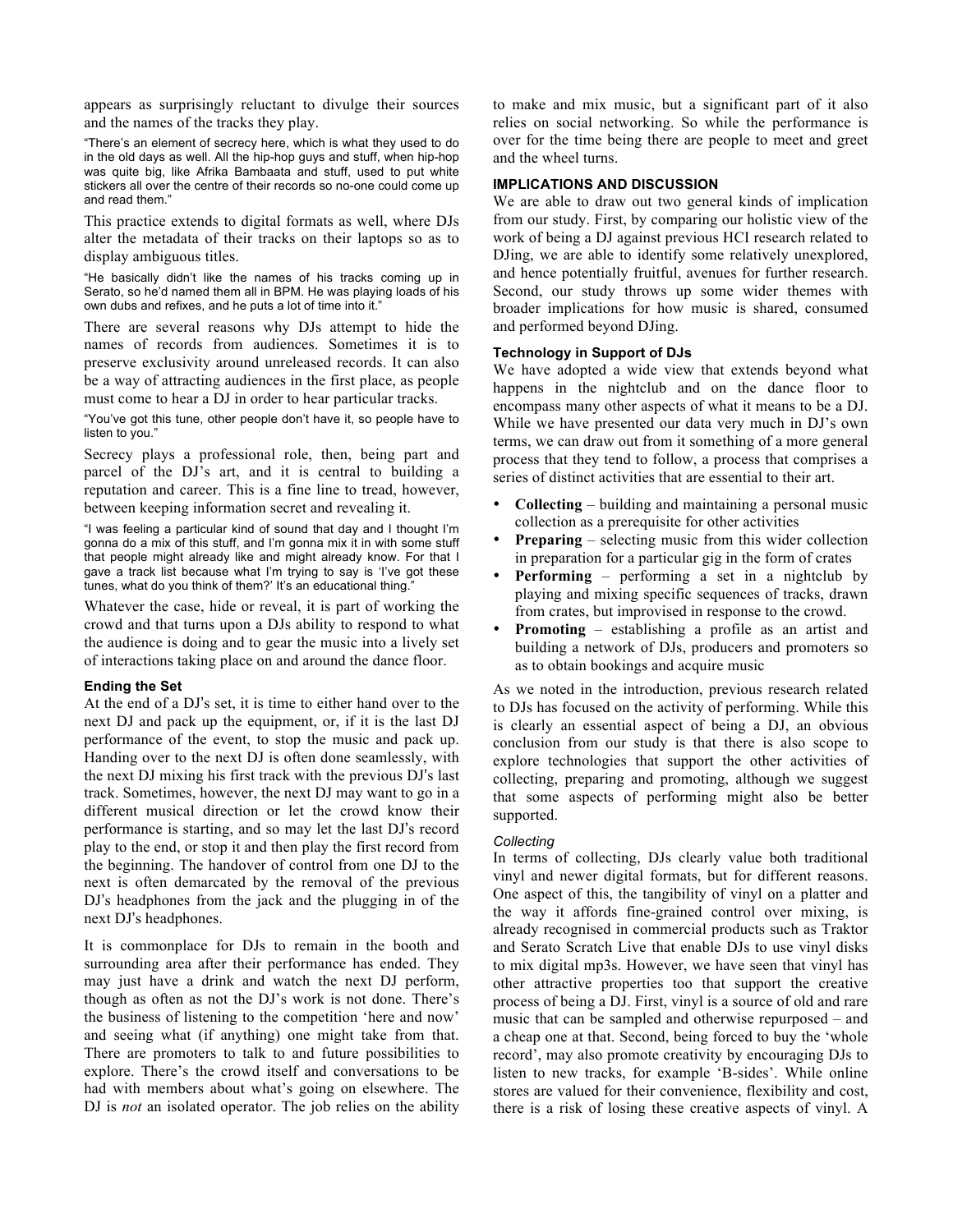key challenge then is to find the online equivalent of the 'Bside' or the rare (and cheap) record.

## *Preparing*

We have seen that a DJ does not turn up to a performance with their entire record collection, but rather prepares a selection of music in advance in the form of a crate. Whether physical or digital, we propose that the crate is of vital importance for three key reasons: it reduces the problem of selecting music on the fly to manageable proportions; it may contain one or more partial suborderings of tracks that provide an initial framework to guide live performance; and it provides a safety-net above which the DJ can feel confident to improvise more on-thefly selections, falling back to the pre-specified order in times of difficulty. Thus, the crate appears to support both practical but also artistic (improvisational), aspects of being a DJ. It is therefore perhaps no great surprise that the concept has migrated from its original physical origins to being a feature of digital DJ software.

## *Performing*

As noted earlier, the activity of performing has been the dominant focus of previous work in this area. Like [11], our study emphasises the importance of the DJ being able to monitor and respond to the dancers. Here, we draw attention to the direct interactions that DJs have with dancers who lean into the booth in order to engage them. We have seen that these interactions may be problematic when the DJ is too busy to respond or wishes to hide sensitive information such as the names of records. One implication is to provide a public service of some kind that enables dancers to find out the names of tunes (in a form that DJs are happy to release) for themselves.

## *Promoting*

The final core activity of being a DJ is promoting oneself in order to build and maintain a profile as an artist. This currently relies on a range of technologies including multiple social networks and forums, as well as the direct exchange of music which acts as a kind of currency among DJs. Like many users of such services, DJs face a general challenge of integration, being required to work multiple channels to reach their audience. Moreover, there is a need to integrate promotion with the other activities involved in being a DJ. Indeed, while it is useful to highlight promotion as an activity, this is not to say that it occurs at a separate time and place from collecting, preparing or performing; rather promotion is an ongoing activity for DJs.

# **Extending the Notion of the Crate**

Our study highlights the importance of the crate to both the practical and artistic aspects of DJing, and we propose that there are opportunities for the design of new digital DJ tools that extend the notion of the crate beyond a simple playlist and provide further support for all of the four key activities discussed above in a number of ways:

## *Alternative recommendation systems*

Recommender systems could be extended to provide suggestions based not only on the kinds of metadata that DJ's value (such as tempo, key, label, era, and artwork), but also on the records currently in a DJ's crate, such as B-sides or remixes of records. Rarity is also important here, and there is a need to recommend tracks that others have not purchased. There is even the possibility of hiding the information that a track has been purchased so as not to draw attention to it. In short, our findings suggest a need for more flexible recommendation systems that operate differently to many of the established principles of online shopping.

## *Customisable crates*

In the assembly of crates, support could be provided for default groupings of records using criteria which are useful when planning and selecting, such as tempo and key. Support could also be provided for partial sub-orderings of tracks that might be associated with different fall back positions, for example technical failures or anticipated crowd responses.

Having observed DJs change the names of tracks in their digital crates to maintain secrecy, we suggest that crates could incorporate 'front' and back' meta-tags for tracks, making an explicit separation between public facing metadata to be seen by others whilst retaining 'hidden' metadata that is useful for searching and planning. Explicit and separable public metadata might support promotion, but also an element of coordination with other DJs and promoters in advance of a gig.

## *Integrated promotion*

Public metadata could then be made available online and to dancers via public displays around the club or perhaps better via mobile phones as these are already routinely used by dancers to coordinate their clubbing experience as described in [16], and also provide a natural way of storing the information for future browsing and even connecting to online stores. Our study highlighted how online channels fail to provide adequate levels of feedback from audiences, especially when compared to the feedback that is directly available from the dance floor. Publishing (appropriately curated) details of the DJ's set to dancers' mobiles may help complete a feedback loop here, tying the DJ's selection during a performance directly back to online channels for sales and promotion. However, the challenge of obtaining negative feedback online, i.e., of learning what audiences do not like, appears to be a deeper one, as many people will surely tend to ignore tracks they do not like rather than commenting on them. Gaining feedback online about 'dislikes' is therefore a challenge for future research.

## **Broader Implications**

Beyond implications for designing new technologies to support DJs, our study raises some wider issues concerned with how people consume and share music in general. In particular, we can shed new light onto a series of previous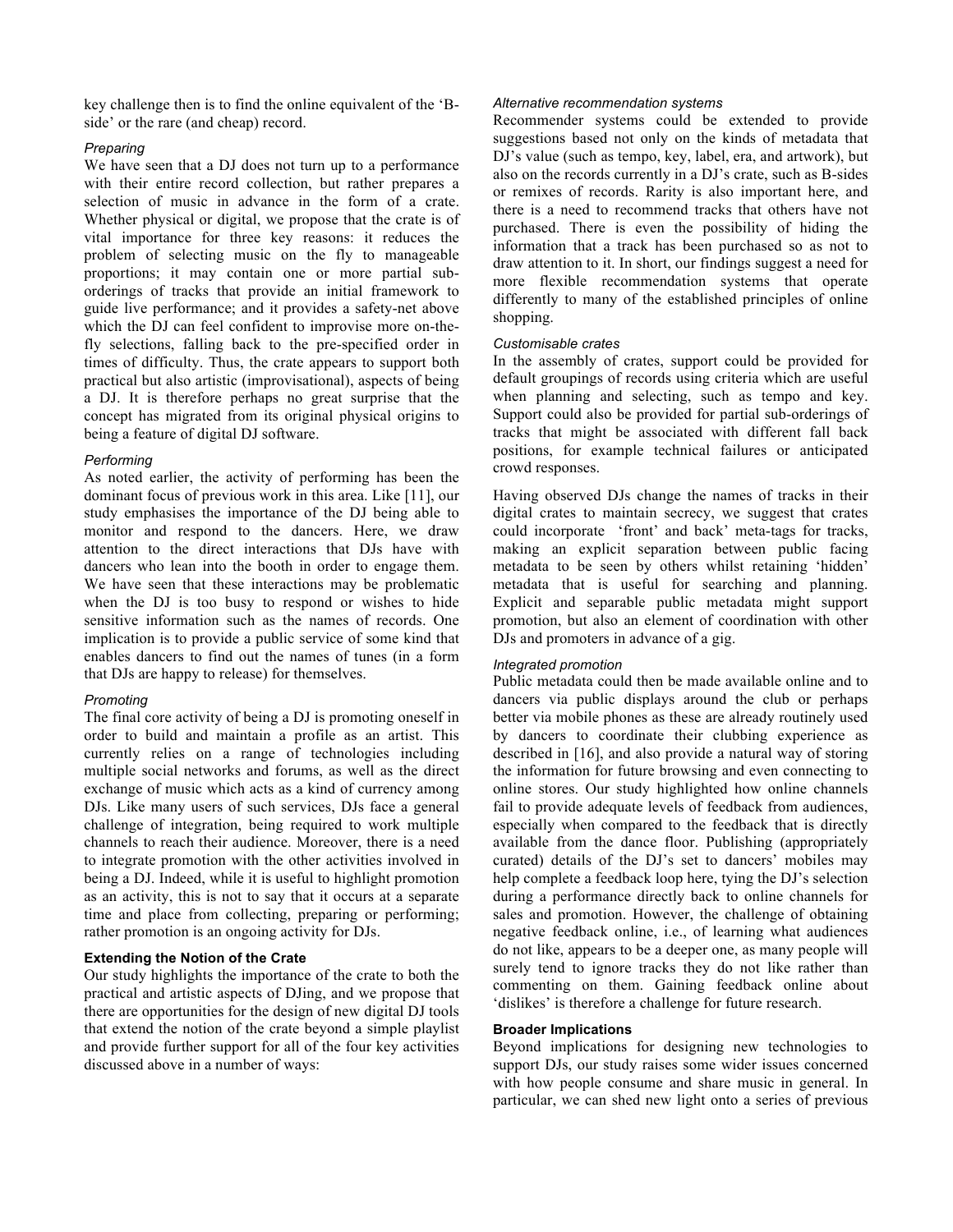studies of how people consume and share music in various everyday settings.

## *The value of tangible media*

In their study of personal musical collections, Brown et al highlight several issues that are pertinent here [5]. First, they note the significance of tangibility, for example of physical CDs, both in terms of easy browsing but also in terms of a sense of the value of possessing an original. Our DJs also value tangibility, albeit of vinyl rather than CDs, but for somewhat different reasons. For DJs, tangibility is in part about enabling physical control on a turntable platter. However, the tangibility of vinyl is also related to unearthing old material when crate digging. Here, the tangible form may be valuable simply because it is not digital (more than for any inherent physical property) and so not easily accessible to others. Also, while old vinyl is useful to DJs it is not necessarily monetarily valuable – indeed our study shows that in some instances vinyl is appreciated because it is very cheap and can be thrown away if not useful.

# *The importance of the crate*

We have highlighted the importance of the crate, both as a practical tool, but also for supporting improvisation. It seems that musical crates also appear in other settings where music is consumed and performed. In their study, Brown et al highlighted the frequent presence of a 'small pile' of new or recently played CDs in the home that tend to live away from the main collection and near to the audio equipment. We suggest that one doesn't have to look too far to see such 'personal crates' in other places, for example the collection of CDs that lives in the car or office, or the songs that are selected to be taken to a party [9]. As with DJs' crates, there is clearly an aspect of convenience here – the rack in the car will only accommodate so many CDs – but there is also an element of creativity as these crates are typically assembled with a specific setting, journey or party in mind. Interestingly, our DJs observed that a crate is not the same as a playlist, which raises a question for future research as to what features may be missing from today's playlists that would offer even greater scope for creative improvisation when playing music in all kinds of settings?

# *Sharing and hiding music*

Voida et al have studied social practices surrounding sharing music on iTunes [21]. They discuss how sharing music in this way raises a requirement for 'impression management', that is additional work to curate one's public collection so as to convey an appropriate image to others. Brown et al also discuss identity management as an important feature of music sharing. In studying the management of physical and digital music collections in the home, Sease and McDonald note how one member of the household often takes on a curational role [17]. Impression and identity management as well as curation are also important to DJs as they seek to build and promote an artistic identity. Our study highlights two important subtleties here. The first lies in copying tunes; while it is

quite acceptable, indeed common, to ask friends for copies of music [5], we have seen that this runs against the general etiquette of being a DJ, in part out of respect for another's investment in building a collection to support a professional practice. The second concerns how DJs wish to keep some aspects of their collections secret while publicising others. For DJs, this goes beyond simply revealing 'cool' tracks and hiding potentially embarrassing ones as part of managing their identity. All of the tracks they play are considered 'cool', but the DJs are cautious about what information is revealed about each track. Thus, our study reveals subtle complexities involved in balancing the promotion of music as publicly as possible (e.g., DJs' own tracks or those expressly given to them for this purpose) versus hiding information about others (e.g., rare recordings discovered during crate digging).

# *Performance etiquette*

Finally, we have seen that the work of the DJ is underpinned by a particular sense of etiquette. While it may be commonplace to send promo tracks to other DJs, there is a clear sense that these are not for general redistribution. It is generally bad form to ask another DJ to borrow a record. DJs are aware of their position in the 'pecking order' of an event and that their sets have to be tailored accordingly. This strong sense of performance etiquette can be seen in other musical communities of practice, albeit with differences of detail. A recent ethnographic study of traditional Irish folk music sessions in pubs and bars highlighted the importance of 'session etiquette' [3], with some striking similarities and differences to our study of DJs. As with DJing, this form of music appears to involve fluidly segueing between individual tunes as part of sets. Also like DJs, the choice of tunes would appear to be as much a social issue as a musical one, although in this case the musicians are trying to choose tunes that others will know and be able to join in with, whereas DJs are choosing tunes that others will not be playing so as to avoid overlaps. It also appears that Irish musicians maintain a working set of tunes – often kept in a notebook – selected from their wider repertoire that they can easily play and that may be prepared with other musicians in mind. Thus, we see that that the sharing and performance of music is governed by various, often subtle, social norms which the designers of new music technologies need to understand and respect.

# **CONCLUSION**

Our ethnographic study has revealed the work involved in being a DJ in terms of a broad set of activities that surround the collection, selection and mixing of tracks for dancers in nightclubs. We emphasise several key points from our study. First, being a DJ involves far more than the actual mixing of tracks in the club, although this is, of course, essential to the craft. The professional practice of DJs involves collecting, preparing, and promoting music as well as performing it. While performance has been the dominant focus for previous research, there is much scope for new technologies to support these other activities too.